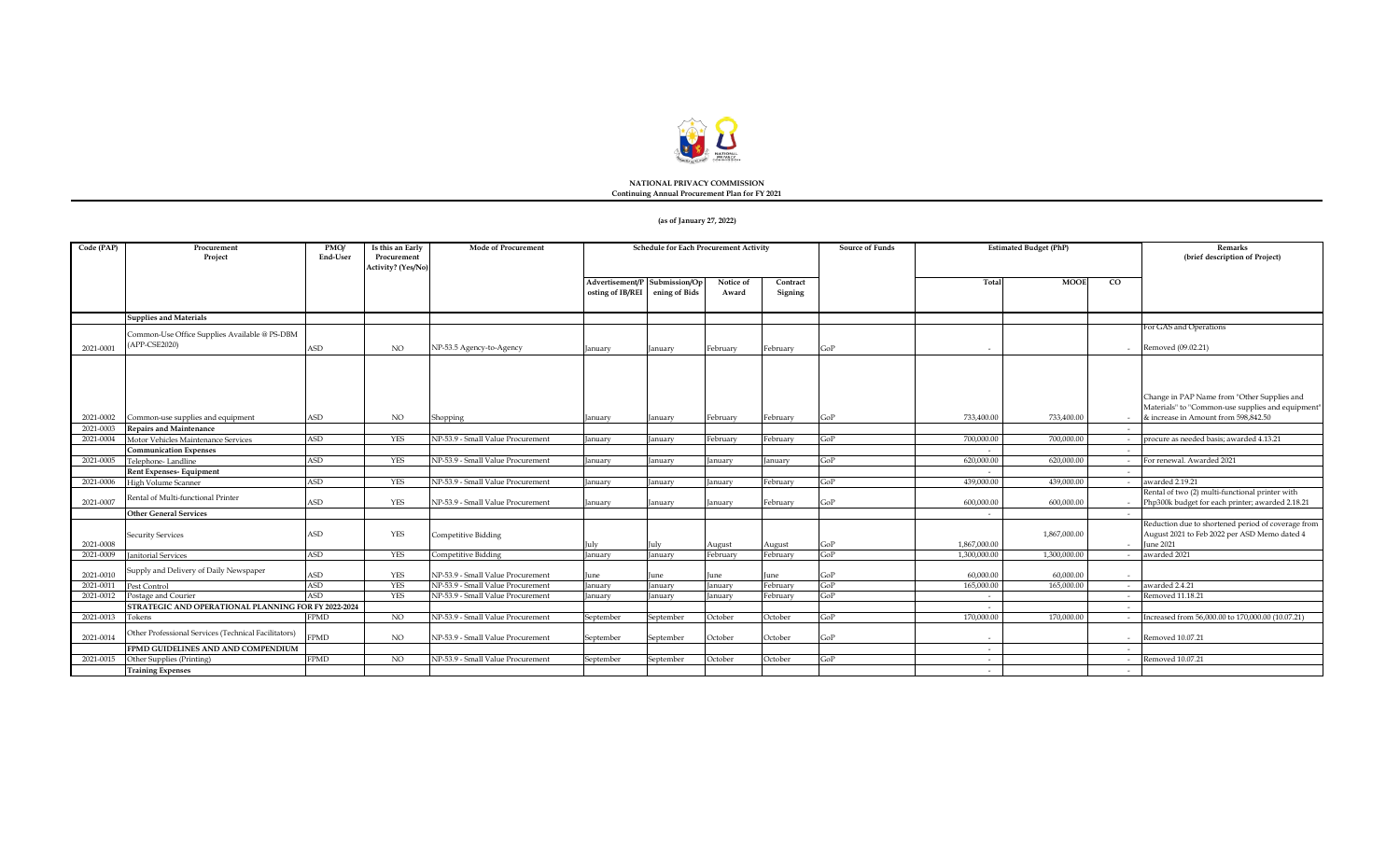|           |                                                          |              |                | NP-53.6 Scientific, Scholarly, Artistic Work,  |          |           |             |           |     |                |              |                                                |
|-----------|----------------------------------------------------------|--------------|----------------|------------------------------------------------|----------|-----------|-------------|-----------|-----|----------------|--------------|------------------------------------------------|
| 2021-0016 | Advance Project Management Training (PMT)                | <b>FPMD</b>  | NO.            | <b>Exclusive Technology and Media Services</b> | N/A      | September | October     | October   | GoP |                | $\sim$       | Removed 10.07.21                               |
|           | <b>Employees Week (Sports Fest)</b>                      |              |                |                                                |          |           |             |           |     | $\sim$         | $\sim$       |                                                |
| 2021-0017 | Representation                                           | <b>HRDD</b>  | NO             | NP-53.9 - Small Value Procurement              | May      | May       | June        | June      | GoP | $\sim$         | $\sim$       | removed and updated with new PPMP as of 6.4.21 |
| 2021-0018 | Other Suplies (Tokens)                                   | <b>HRDD</b>  | N <sub>O</sub> | NP-53.9 - Small Value Procurement              | May      | May       | June        | June      | GoP | $\sim$         | $\sim$       | removed and updated with new PPMP as of 6.4.21 |
| 2021-0019 | Professional Services(Organizer/Facilitator)             | HRDD         | N <sub>O</sub> | NP-53.9 - Small Value Procurement              | May      | May       | <b>Iune</b> | June      | GoP | $\sim$         | $\sim$       | removed and updated with new PPMP as of 6.4.21 |
|           | <b>Employees Appreciation Day (Annual)</b>               |              |                |                                                |          |           |             |           |     | $\sim$         | $\sim$       |                                                |
|           |                                                          |              |                |                                                |          |           |             |           |     |                |              |                                                |
| 2021-0020 | Lease of Venue                                           | <b>HRDD</b>  | NO             | NP-53.10 Lease of Real Property and Venue      | N/A      | November  | December    | December  | GoP | $\sim$         |              | removed and updated with new PPMP as of 6.4.21 |
| 2021-0021 | Other Supplies (Tokens)                                  | <b>HRDD</b>  | NO             | NP-53.9 - Small Value Procurement              | November | November  | December    | December  | GoP | $\sim$         | $\sim$       | removed and updated with new PPMP as of 6.4.21 |
|           | <b>CSC Anniversary</b>                                   |              |                |                                                |          |           |             |           |     | $\sim$         |              |                                                |
| 2021-0022 | Other supplies (tokens)                                  | <b>HRDD</b>  | <b>NO</b>      | NP-53.9 - Small Value Procurement              | March    | March     | March       | March     | GoP | $\overline{a}$ | $\sim$       | removed and updated with new PPMP as of 6.4.21 |
|           | <b>CSC Cluster Meeting</b>                               |              |                |                                                |          |           |             |           |     |                |              |                                                |
|           |                                                          |              |                |                                                |          |           |             |           |     |                |              |                                                |
| 2021-0023 | Lease of Venue                                           | HRDD         | NO             | NP-53.10 Lease of Real Property and Venue      | N/A      | March     | March       | March     | GoP | $\sim$         |              | removed and updated with new PPMP as of 6.4.21 |
|           | In-house or Outsourced Program for newly-hired Employees |              |                |                                                |          |           |             |           |     | $\sim$         |              |                                                |
| 2021-0024 | Representation                                           |              |                | Direct Contracting                             | N/A      | March     | March       | March     |     | $\sim$         | $\sim$       | removed and updated with new PPMP as of 6.4.21 |
|           | <b>Family Day</b>                                        |              |                |                                                |          |           |             |           |     | $\sim$         |              |                                                |
| 2021-0025 | Representation                                           | <b>HRDD</b>  | NO             | <b>Direct Contracting</b>                      | N/A      | October   | November    | November  | GoP | $\sim$         | $\sim$       | removed and updated with new PPMP as of 6.4.21 |
|           | <b>OTHER SUPPLIES</b>                                    |              |                |                                                |          |           |             |           |     | $\sim$         |              |                                                |
| 2021-0026 | ARTA ID (PVC)                                            | <b>HRDD</b>  | NO             | NP-53.9 - Small Value Procurement              | January  | anuary    | February    | February  | GoP | $\sim$         |              | removed and updated with new PPMP as of 6.4.21 |
|           | NPC Citizen's Charter HandBook                           |              |                |                                                |          |           |             |           |     | $\sim$         |              |                                                |
| 2021-0027 | Printing and Publication                                 | <b>HRDD</b>  | NO             | NP-53.9 - Small Value Procuremen               | Ianuarv  | anuary    | February    | February  | GoP | $\sim$         |              | removed and updated with new PPMP as of 6.4.21 |
|           | <b>SUBSCRIPTION EXPENSES</b>                             |              |                |                                                |          |           |             |           |     | $\sim$         | $\sim$       |                                                |
|           | Renewal of Philippine Jurisprudence Online Access        |              |                |                                                |          |           |             |           |     |                |              |                                                |
| 2021-0028 | Subscription                                             | LD           | NO.            | <b>Direct Contracting</b>                      | N/A      | August    | September   | September | GoP | 80.000.00      | 80,000,00    |                                                |
|           | <b>Printing and Publication</b>                          |              |                |                                                |          |           |             |           |     |                | $\sim$       |                                                |
|           |                                                          |              |                |                                                |          |           |             |           |     |                |              |                                                |
|           | Summons by Publication                                   |              |                | NP-53.6 Scientific, Scholarly, Artistic Work,  |          |           |             |           |     |                |              |                                                |
| 2021-0029 |                                                          | EnD          | NO             | <b>Exclusive Technology and Media Services</b> | N/A      | July      | August      | August    | GoP |                |              | Removed 10.07.21                               |
| 2021-0030 | NPC Privacy Toolkit v.4 Publication                      | <b>DSTSD</b> | N <sub>O</sub> | NP-53.9 - Small Value Procurement              | March    | March     | April       | April     | GoP |                |              |                                                |
|           | Advertisement & marketing                                |              |                |                                                |          |           |             |           |     |                |              |                                                |
|           |                                                          |              |                |                                                |          |           |             |           |     |                |              |                                                |
|           | Television, ad                                           |              |                | NP-53.6 Scientific, Scholarly, Artistic Work,  |          |           |             |           |     |                |              |                                                |
| 2021-0031 |                                                          | PIAD         | NO.            | Exclusive Technology and Media Services        | N/A      | February  | March       | March     | GoP |                |              | cancelled and amended by PPMP as of 3.15.21    |
|           |                                                          |              |                |                                                |          |           |             |           |     |                |              |                                                |
|           | Media & News Monitoring                                  |              |                |                                                |          |           |             |           |     |                |              |                                                |
|           | Media Monitoring                                         |              |                |                                                |          |           |             |           |     |                |              |                                                |
| 2021-0032 |                                                          | PIAD         | NO.            | NP-53.9 - Small Value Procurement              | March    | March     | March       | March     | GoP |                |              | cancelled and amended by PPMP as of 3.15.21    |
|           | <b>Content Development</b>                               |              |                |                                                |          |           |             |           |     | $\sim$         |              |                                                |
|           | AVP Production - Mini Series                             |              |                |                                                |          |           |             |           |     |                |              |                                                |
| 2021-0033 |                                                          | PIAD         | NO.            | Competitive Bidding                            | March    | March     | April       | April     | GoP | 1.000.000.00   | 1.000.000.00 | cancelled and amended by PPMP as of 3.15.21    |
| 2021-0034 | DPO ACE AVP - NEW MODULES                                | PHIL-DPO     | NO.            | NP-53.9 - Small Value Procurement              | March    | March     | March       | March     | GoP | $\sim$         |              | Removed 10.07.21                               |
|           | PRINTING OF DPO ACE PROGRAM MATERIALS                    |              |                |                                                |          |           |             |           |     | $\sim$         |              |                                                |
| 2021-0035 | Certificates                                             | PHIL-DPO     | NO             | NP-53.9 - Small Value Procurement              | March    | March     | March       | March     | GoP | $\sim$         |              | Removed 10.07.21                               |
|           | Semi-Expendable ICT Equipment/Supplies                   |              |                |                                                |          |           |             |           |     |                |              |                                                |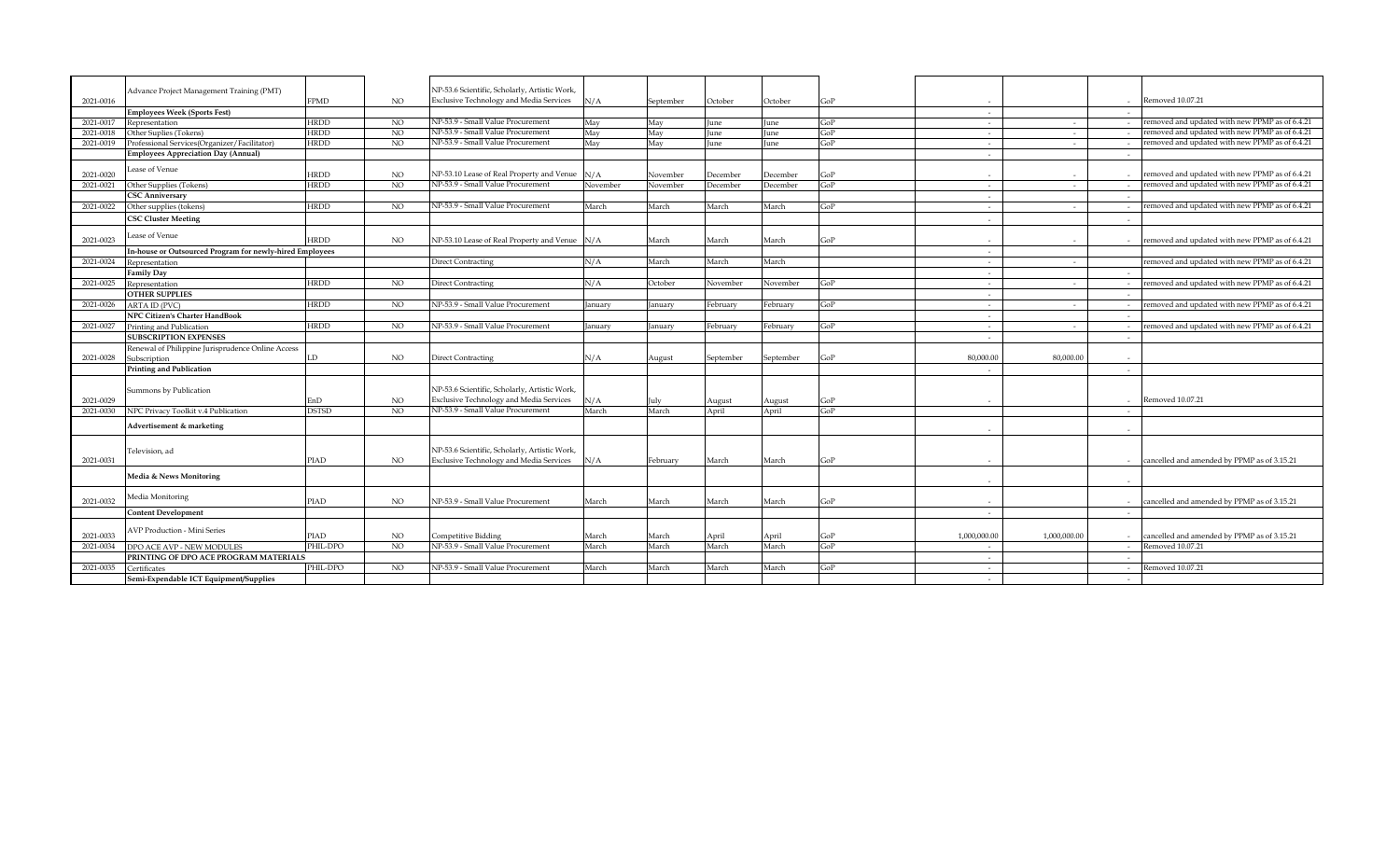| 2021-0036 | USB High Speed Media Card Reader                          | <b>IMISU</b> | <b>NO</b>      | Shopping                          | April   | April   | April    | April    | GoP | $\sim$       |                          |              | Discontinued (11.02.21)                                |
|-----------|-----------------------------------------------------------|--------------|----------------|-----------------------------------|---------|---------|----------|----------|-----|--------------|--------------------------|--------------|--------------------------------------------------------|
| 2021-0037 | Scanner (Small/High-Volume/Speed, etc.)                   | <b>IMISU</b> | N <sub>O</sub> | NP-53.9 - Small Value Procurement | April   | April   | April    | April    | GoP | $\sim$       |                          |              | Discontinued (11.02.21)                                |
| 2021-0038 | External/Internal SSD                                     | <b>IMISU</b> | NO.            | NP-53.9 - Small Value Procurement | April   | April   | April    | April    | GoP | 342,500.00   | 342,500.00               |              |                                                        |
| 2021-0039 | Portable Flash Drive                                      | <b>IMISU</b> | N <sub>O</sub> | NP-53.5 Agency-to-Agency          | April   | April   | April    | April    | GoP | 48,000.00    | 48,000,00                | $\sim$       |                                                        |
|           |                                                           |              |                |                                   |         |         |          |          |     |              |                          |              |                                                        |
|           | Audio Recorder                                            |              |                |                                   |         |         |          |          |     |              |                          |              |                                                        |
| 2021-0040 |                                                           | MISU         | NO             | NP-53.9 - Small Value Procurement | April   | April   | April    | April    | GoP | 44,400.00    | 44,400.00                |              | Decreased from 95,000.00 (11.02.21)                    |
| 2021-0041 | Clicker                                                   | <b>IMISU</b> | N <sub>O</sub> | Shopping                          | April   | April   | April    | April    | GoP |              |                          |              | Discontinued (11.02.21)                                |
|           |                                                           |              |                |                                   |         |         |          |          |     |              |                          |              |                                                        |
|           | UPS                                                       |              |                |                                   |         |         |          |          |     |              |                          |              |                                                        |
|           |                                                           |              |                |                                   |         |         |          |          |     |              |                          |              | Discontinued as MOOE. Change to                        |
| 2021-0042 |                                                           | <b>IMISU</b> | NO.            | Shopping                          | April   | April   | April    | April    | GoP | 180,000.00   |                          |              | 180,000,00 Capital Outlay (11.02.21)                   |
|           | Video Camera/Webcam                                       |              |                |                                   |         |         |          |          |     |              |                          |              | Increased from 63,000,00 and                           |
| 2021-0043 |                                                           | <b>IMISU</b> | NO.            | NP-53.9 - Small Value Procurement | April   | April   | April    | April    | GoP | 170,000.00   | 170,000,00               |              | Change Item Name from Video Camera (11.02.21)          |
|           | External HDD                                              |              |                |                                   |         |         |          |          |     |              |                          |              |                                                        |
| 2021-0044 |                                                           | <b>IMISU</b> | NO.            | NP-53.5 Agency-to-Agency          | N/A     | N/A     | April    | April    | GoP | 62.500.00    | 62.500.00                |              | - Increased from 45,000.00 (11.02.21)                  |
| 2021-0045 | Wifi Dongle                                               | <b>IMISU</b> | NO.            | NP-53.9 - Small Value Procurement | April   | April   | April    | April    | GoP | $\sim$       |                          |              | Discontinued (11.02.21)                                |
| 2021-0046 | MicroSD                                                   | <b>IMISU</b> | NO.            | Shopping                          | April   | April   | April    | April    | GoP | $\sim$       |                          |              | Discontinued (11.02.21)                                |
| 2021-0047 | Compact Flash Card                                        | <b>IMISU</b> | NO             | Shopping                          | April   | April   | April    | April    | GoP | $\sim$       |                          |              | Discontinued (11.02.21)                                |
| 2021-0048 | <b>ICT Office Supplies</b>                                | <b>IMISU</b> | <b>YES</b>     | NP-53.9 - Small Value Procurement | April   | April   | April    | April    | GoP | $\sim$       |                          |              | Discontinued (11.02.21)                                |
|           | <b>ICT</b> Equipment                                      |              |                |                                   |         |         |          |          |     | $\sim$       | $\overline{\phantom{a}}$ |              |                                                        |
| 2021-0049 | Server                                                    | <b>IMISU</b> | <b>YES</b>     | Competitive Bidding               | January | anuary  | February | February | GoP | $\sim$       | $\sim$                   |              | Discontinued (11.02.21)                                |
|           |                                                           |              |                |                                   |         |         |          |          |     |              |                          |              |                                                        |
| 2021-0050 | Desktop                                                   | <b>IMISU</b> | <b>YES</b>     | NP-53.5 Agency-to-Agency          | N/A     | N/A     | February | February | GoP | 1.010.000.00 |                          |              | 1.010.000.00 Decreased from 2,910,000 (11.02.21)       |
| 2021-0051 | High-end Desktop                                          | <b>IMISU</b> | N <sub>O</sub> | NP-53.9 - Small Value Procurement | January | anuary  | February | February | GoP | $\sim$       | $\sim$                   |              | Doscontinued (11.02.21)                                |
|           |                                                           |              |                |                                   |         |         |          |          |     |              |                          |              |                                                        |
| 2021-0052 | Laptop                                                    | <b>IMISU</b> | <b>YES</b>     | NP-53.5 Agency-to-Agency          | N/A     | N/A     | February | February | GoP | 5.625.000.00 |                          |              | 5,625,000.00 Increased from 3,650,000 (11.02.21)       |
| 2021-0053 | High-end Laptop                                           | <b>IMISU</b> | N <sub>O</sub> | Competitive Bidding               | anuary  | lanuarv | February | February | GoP | 2.050.000.00 |                          | 2.050.000.00 |                                                        |
|           |                                                           |              |                |                                   |         |         |          |          |     |              |                          |              |                                                        |
| 2021-0054 | Hard Disk Drives (Internal; 10TB)                         | <b>IMISU</b> | <b>YES</b>     | NP-53.9 - Small Value Procurement | January | anuary  | February | February | GoP | 400,000.00   |                          | 400,000.00   |                                                        |
| 2021-0055 | Widescreen Smart TV                                       | <b>IMISU</b> | <b>YES</b>     | NP-53.9 - Small Value Procurement | April   | April   | May      | May      | GoP | $\sim$       | $\sim$                   |              | Discontinued (11.02.21)                                |
| 2021-0056 | <b>Tablet Computers</b>                                   | <b>IMISU</b> | NO.            | NP-53.9 - Small Value Procurement | April   | April   | May      | May      | GoP | $\sim$       | $\sim$                   |              | Discontinued (11.02.21)                                |
| 2021-0057 | Digital Camera (Include DSLR, if any)                     | <b>IMISU</b> | <b>YES</b>     | NP-53.9 - Small Value Procurement | Ianuarv | anuary  | February | February | GoP | 990.000.00   | $\sim$                   | 990,000.00   |                                                        |
| 2021-0058 | Network Attached Storage                                  | <b>IMISU</b> | <b>YES</b>     | NP-53.9 - Small Value Procurement | anuary  | anuary  | February | ebruary: | GoP | 400.000.00   | $\sim$                   | 400,000.00   |                                                        |
| 2021-0059 | Projector                                                 | <b>IMISU</b> | <b>YES</b>     | NP-53.9 - Small Value Procurement | Ianuarv | anuary  | February | February | GoP |              | $\sim$                   |              | Discontinued (11.02.21)                                |
| 2021-0060 | 3-Axis Handheld Gimbal Stabilizer                         | <b>IMISU</b> | <b>YES</b>     | NP-53.9 - Small Value Procurement | anuary  | anuary  | February | February | GoP | $\sim$       | $\sim$                   |              | Discontinued (11.02.21)                                |
|           |                                                           |              |                |                                   |         |         |          |          |     | $\sim$       | $\sim$                   |              |                                                        |
| 2021-0061 | Project 1: Support to operations systems (STOS)<br>Server | <b>IMISU</b> | NO.            | NP-53.9 - Small Value Procurement | April   | April   | May      | May      | GoP | 75,000.00    | $\sim$                   | 75,000.00    |                                                        |
| 2021-0062 | <b>Biometrics</b>                                         | <b>IMISU</b> | NO.            | NP-53.9 - Small Value Procurement | April   | April   | May      | May      | GoP | 180,000.00   | $\sim$                   | 180,000.00   | Increased from 30,000 (11.02.21)                       |
|           | <b>ICT Software</b>                                       | <b>IMISU</b> |                |                                   |         |         |          |          |     |              |                          |              |                                                        |
|           |                                                           |              |                |                                   |         |         |          |          |     | $\sim$       | $\sim$                   |              |                                                        |
| 2021-0063 | ICT Software (OS)                                         | <b>IMISU</b> | <b>NO</b>      | NP-53.9 - Small Value Procurement | April   | April   | May      | May      | GoP | 60,000,00    | $\sim$                   | 60,000,00    |                                                        |
| 2021-0064 | <b>ICT</b> Software (Database)                            | <b>IMISU</b> | NO.            | NP-53.9 - Small Value Procurement | April   | April   | May      | May      | GoP | 80,000.00    | $\sim$                   | 80,000.00    |                                                        |
|           | <b>Printing Equipment</b>                                 |              |                |                                   |         |         |          |          |     |              | $\sim$                   |              |                                                        |
| 2021-0065 | Multi-function Printer (print, copy, etc.)                | <b>IMISU</b> | NO.            | NP-53.9 - Small Value Procurement | January | anuary  | February | February | GoP | 986,000.00   | $\sim$                   | 986,000.00   |                                                        |
| 2021-0066 | Printer Only (Greyscale, Portable, etc.)                  | <b>IMISU</b> | N <sub>O</sub> | NP-53.9 - Small Value Procurement | March   | March   | April    | April    | GoP | 105,000.00   | $\sim$                   | 105,000.00   |                                                        |
|           | <b>Communication Equipment</b>                            |              |                |                                   |         |         |          |          |     | $\sim$       | $\sim$                   |              |                                                        |
| 2021-0067 | Camera-mount wireless microphone system                   | <b>IMISU</b> | NO             | NP-53.9 - Small Value Procurement | January | anuary  | February | Februarv | GoP | $\sim$       | $\sim$                   |              | Discontinued (11.02.21)                                |
| 2021-0068 | On Camera Shotgun Microphone                              | <b>IMISU</b> | NO.            | NP-53.9 - Small Value Procurement | anuary  | anuary  | February | ebruary? | GoP | $\sim$       | $\sim$                   |              | Discontinued (11.02.21)                                |
|           | <b>Subscription Expenses</b>                              |              |                |                                   |         |         |          |          |     | $\sim$       | $\sim$                   |              |                                                        |
|           |                                                           |              |                |                                   |         |         |          |          |     |              |                          |              | Procured through PSDM                                  |
|           | Office 365                                                |              |                |                                   |         |         |          |          |     |              |                          |              |                                                        |
| 2021-0069 |                                                           | MISU         | NO.            | NP-53.5 Agency-to-Agency          | N/A     | N/A     | March    | April    | GoP | 2.427.000.00 | 2.427.000.00             |              | $\frac{1}{2}$ from 3,702,500 to 2,300,000 to 2,427,000 |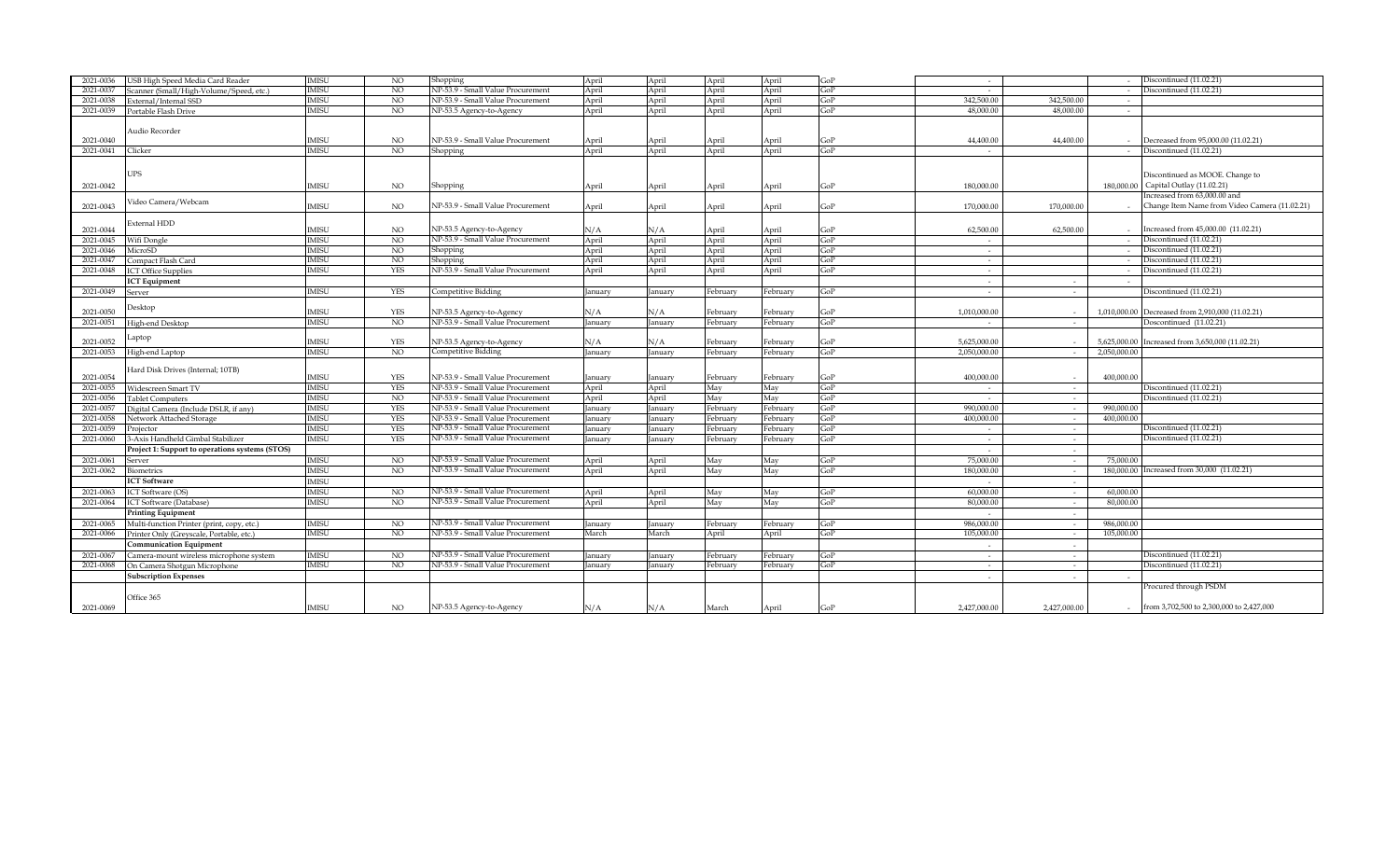| 2021-0070 | Web Security Solution (Anti-DDOS)                                                                                                                                         | <b>IMISU</b>            | NO.             | Competitive Bidding                           | February  | February | March    | March          | GoP |              |              |        | Discontinued (11.02.21)                          |
|-----------|---------------------------------------------------------------------------------------------------------------------------------------------------------------------------|-------------------------|-----------------|-----------------------------------------------|-----------|----------|----------|----------------|-----|--------------|--------------|--------|--------------------------------------------------|
| 2021-0071 | <b>Active Component License</b>                                                                                                                                           | <b>IMISU</b>            | NO.             | Competitive Bidding                           | February  | ebruary  | March    | March          | GoP | $\sim$       |              |        | emoved                                           |
| 2021-0072 | End-Point Security Solutions (Anti-virus)                                                                                                                                 | <b>IMISU</b>            | NO.             | Competitive Bidding                           | February  | ebruary  | March    | March          | GoP | $\sim$       |              |        | iscontinued (11.02.21)                           |
|           |                                                                                                                                                                           |                         |                 |                                               |           |          |          |                |     |              |              |        |                                                  |
|           | Adobe Creative Cloud & Acrobat Converter/Reader                                                                                                                           | PIAD                    | NO.             | NP-53.9 - Small Value Procurement             |           |          |          | March          | GoP |              |              |        | cancelled and amended by PPMP as of 3.15.21      |
| 2021-0073 |                                                                                                                                                                           |                         |                 |                                               | February  | February | March    |                |     |              |              |        |                                                  |
|           | Stock Photos, Video and Audio                                                                                                                                             |                         |                 |                                               |           |          |          |                |     |              |              |        |                                                  |
| 2021-0074 |                                                                                                                                                                           | PIAD                    | NO.             | NP-53.9 - Small Value Procurement             | February  | February | March    | March          | GoP |              |              |        | cancelled and amended by PPMP as of 3.15.21      |
| 2021-0075 | Prezi                                                                                                                                                                     | <b>IMISU</b>            | <b>YES</b>      | NP-53.9 - Small Value Procurement             | February  | February | March    | March          | GoP | $\sim$       |              |        | Discontinued (11.02.21)                          |
| 2021-0076 | Wo-factor Authentication SMS/SMS Gateway                                                                                                                                  | CMD                     | <b>YES</b>      | NP-53.9 - Small Value Procurement             | February  | February | March    | March          | GoP | $\sim$       | $\sim$       |        | emoved                                           |
|           | Penetration Testing Software                                                                                                                                              |                         |                 |                                               |           |          |          |                |     |              |              |        |                                                  |
| 2021-0077 |                                                                                                                                                                           | CID                     | <b>YES</b>      | Competitive Bidding                           | February  | February | March    | March          | ToP |              |              |        | emoved                                           |
| 2021-0078 | Digital Forensic Investigation Software                                                                                                                                   | CID                     | <b>YES</b>      | Competitive Bidding                           | February  | ebruary  | March    | March          | GoP |              |              |        | emoved                                           |
| 2021-0079 | Mobile Forensic Investigation Device License                                                                                                                              | CID                     | <b>YES</b>      | Competitive Bidding                           | February  | February | March    | March          | GoP | $\sim$       |              |        | emoved                                           |
| 2021-0080 | Cloud-based Services Analyzer License                                                                                                                                     | CID                     | <b>YES</b>      | Competitive Bidding                           | Februarv  | February | March    | March          | GoP | $\sim$       |              |        | emoved                                           |
| 2021-0081 | System Vulnerability Assessment Software                                                                                                                                  | CID                     | <b>YES</b>      | Competitive Bidding                           | February  | February | March    | March          | GoP | $\sim$       |              |        | emoved                                           |
|           | Veb Application vulnerability Assessment Software                                                                                                                         |                         |                 |                                               |           |          |          |                |     |              |              |        |                                                  |
| 2021-0082 |                                                                                                                                                                           | CD                      | NO.             | NP-53.9 - Small Value Procurement             | Februarv  | February | March    | March          | GoP |              |              |        | emoved                                           |
| 2021-0083 | Subscription (HRMIS)                                                                                                                                                      | <b>IMISU</b>            | NO.             | NP-53.5 Agency-to-Agency                      | N/A       | N/A      | March    | March          | GoP |              |              |        | emoved                                           |
|           | <b>Cloud Computing Services</b>                                                                                                                                           |                         |                 |                                               |           |          |          |                |     |              |              |        |                                                  |
| 2021-0084 | Web Cloud Hosting                                                                                                                                                         | <b>IMISU</b>            | NO              | NP-53.5 Agency-to-Agency                      | N/A       | N/A      | March    | March          | GoP | 2,300,000.00 | 2,300,000.00 |        |                                                  |
|           | Telephone Expenses - Internet Subscription                                                                                                                                |                         |                 |                                               |           |          |          |                |     |              |              |        |                                                  |
| 2021-0085 | <b>Internet Service Provider</b>                                                                                                                                          | <b>IMISU</b>            | YES             | NP-53.9 - Small Value Procurement             | January   | lanuary  | January  | <b>January</b> | GoP | 992,000.00   | 992,000.00   |        | awarded                                          |
|           |                                                                                                                                                                           |                         |                 |                                               |           |          |          |                |     |              |              |        |                                                  |
|           | Registration                                                                                                                                                              |                         |                 |                                               |           |          |          |                |     |              |              |        |                                                  |
|           |                                                                                                                                                                           |                         |                 |                                               |           |          |          |                |     |              |              |        |                                                  |
|           | Publication                                                                                                                                                               |                         |                 | NP-53.6 Scientific, Scholarly, Artistic Work, |           |          |          |                |     |              |              |        |                                                  |
| 2021-0086 |                                                                                                                                                                           | CMD                     | NO              | Exclusive Technology and Media Services       | N/A       | October  | October  | October        | GoP | 300,000.00   | 300.000.00   |        | - amendment from SVP to 53.6 Mode of procurement |
|           | Compliance advocacy                                                                                                                                                       |                         |                 |                                               |           |          |          |                |     | $\sim$       |              |        |                                                  |
| 2021-0087 | 2019 Compendium                                                                                                                                                           | CMD                     | <b>NO</b>       | NP-53.9 - Small Value Procurement             | March     | April    | April    | April          | GoP | $\sim$       | $\sim$       |        | emoved                                           |
| 2021-0088 | Brochure                                                                                                                                                                  | $\overline{\text{CMD}}$ | N <sub>O</sub>  | NP-53.9 - Small Value Procurement             | March     | April    | April    | April          | GoP | $\sim$       | $\sim$       |        | emoved                                           |
| 2021-0089 | Tote bag                                                                                                                                                                  | CMD                     | NO              | NP-53.9 - Small Value Procurement             | March     | April    | April    | April          | GoP | $\sim$       | $\sim$       |        | emoved                                           |
| 2021-0090 | allpens                                                                                                                                                                   | $\overline{\text{CMD}}$ | <b>NO</b>       | NP-53.9 - Small Value Procurement             | March     | April    | April    | April          | GoP |              |              |        | emoved                                           |
| 2021-0091 | Notepads                                                                                                                                                                  | <b>CMD</b>              | NO <sub>1</sub> | NP-53.9 - Small Value Procurement             | March     | April    | April    | April          | GoP | $\sim$       | $\sim$       |        | emoved                                           |
|           | Data Subjects' Privacy Rights Protection Program                                                                                                                          |                         |                 |                                               |           |          |          |                |     | $\sim$       |              |        |                                                  |
|           |                                                                                                                                                                           |                         |                 |                                               |           |          |          |                |     |              |              |        |                                                  |
|           | Philippine Laws and Jurisprudence Online                                                                                                                                  |                         |                 |                                               |           |          |          |                |     |              |              |        | Php85,000.00 ABC for PDD and PRD                 |
| 2021-0092 | Subscription                                                                                                                                                              | PDD/PRD                 | NO.             | <b>Direct Contracting</b>                     | April     | April    | May      | May            | GoP | 170,000.00   | 170,000.00   |        |                                                  |
| 2021-0093 | Consultancy                                                                                                                                                               | PPO                     | NO.             | NP-53.7 Highly Technical Consultants          | April     | April    | May      | May            | GoP | $\sim$       |              |        | emoved 10.07.21                                  |
|           | <b>Culminating Activity Seminar on SOGIE Law</b>                                                                                                                          |                         |                 |                                               |           |          |          |                |     | $\sim$       |              | $\sim$ |                                                  |
| 2021-0094 | Polo T-shirts and Caps                                                                                                                                                    | GAD                     | <b>NO</b>       | NP-53.9 - Small Value Procurement             | January   | anuary   | February | February       | GoP | 120,000.00   | 120.000.00   |        | awarded 3.31.21                                  |
| 2021-0095 | <b>Advocacy Tokens</b>                                                                                                                                                    | GAD                     | N <sub>O</sub>  | NP-53.9 - Small Value Procurement             | Ianuarv   | anuary   | February | February       | GoP | 160.000.00   | 160,000.00   |        | awarded 3.19.21                                  |
|           | Kick-Off Activity - Orientation on Anti-Sexual Harassment/Safe Spaces Act                                                                                                 |                         |                 |                                               |           |          |          |                |     |              |              |        |                                                  |
| 2021-0096 | 'ood                                                                                                                                                                      | GAD                     | NO.             | <b>Direct Contracting</b>                     | N/A       | anuary   | February | ebruary        | GoP | $\sim$       |              |        | Removed 10.07.21                                 |
|           | Culminating Activity - Orientation on Gender-Based Violence (which covers domestic violence - laws on Anti-Rape, Trafficking and VACW) for employees plus 1 family member |                         |                 |                                               |           |          |          |                |     | $\sim$       |              |        |                                                  |
| 2021-0097 | Food                                                                                                                                                                      | GAD                     | NO              | <b>Direct Contracting</b>                     | N/A       | October  | October  | October        | GoP | $\sim$       |              |        | Removed 10.07.21                                 |
| 2021-0098 | VAW Polo-Shirt, Caps and Jackets                                                                                                                                          | GAD                     | NO.             | NP-53.9 - Small Value Procurement             | September | October  | October  | October        | GoP | 240,000.00   | 240,000.00   |        |                                                  |
| 2021-0099 | Advocacy Tokens                                                                                                                                                           | GAD                     | NO.             | NP-53.9 - Small Value Procurement             | September | October  | October  | October        | GoP | 190,000.00   | 190,000.00   | $\sim$ |                                                  |
|           |                                                                                                                                                                           |                         |                 |                                               |           |          |          |                |     |              |              |        |                                                  |
|           | Publication of NPC Circular on Administrative Fines                                                                                                                       |                         |                 | NP-53.6 Scientific, Scholarly, Artistic Work, |           |          |          |                |     |              |              |        |                                                  |
|           | 3 Newspapers)                                                                                                                                                             | LD                      | NO.             | Exclusive Technology and Media Services       |           |          |          |                | GoP | 300,000.00   | 300,000,00   |        | - awarded 4.13.21                                |
| 2021-0100 |                                                                                                                                                                           |                         |                 |                                               | February  | March    | March    | March          |     |              |              |        |                                                  |
|           |                                                                                                                                                                           |                         |                 |                                               |           |          |          |                |     |              |              |        |                                                  |
|           | Publication of NPC Circular on Administrative Fees,                                                                                                                       |                         |                 | NP-53.6 Scientific, Scholarly, Artistic Work, |           |          |          |                |     |              |              |        |                                                  |
| 2021-0101 | Bonds and Charges (3 Newspapers)                                                                                                                                          | LD                      | NO.             | Exclusive Technology and Media Services       | June      | July     | July     |                | GoP | 300,000.00   | 300,000,00   |        |                                                  |
| 2021-0102 | Acrylic Shield                                                                                                                                                            | <b>ASD</b>              | N <sub>O</sub>  | NP-53.9 - Small Value Procurement             | February  | March    | March    | March          | GoP | 130,000.00   | 130.000.00   | $\sim$ | awarded 3.31.21                                  |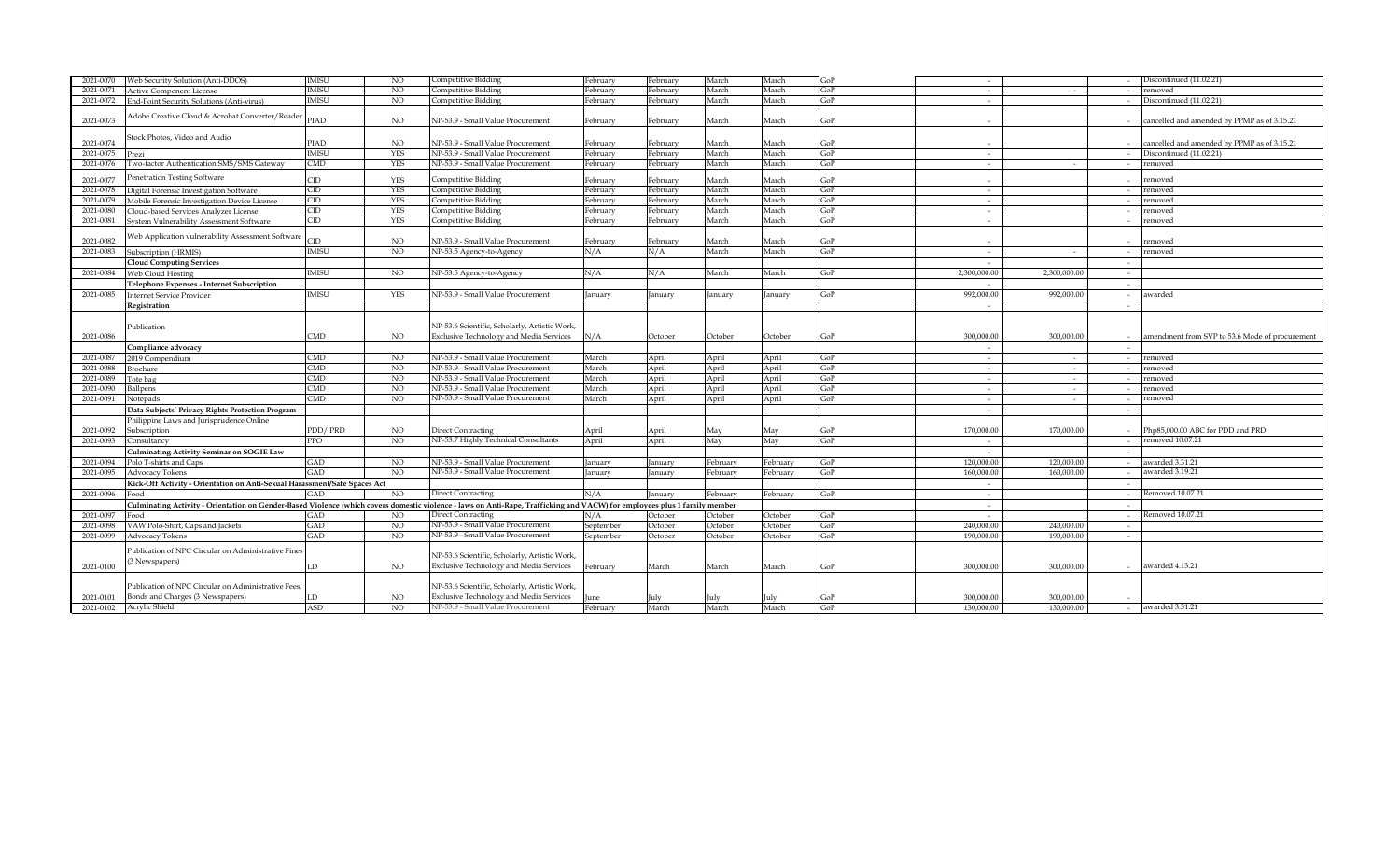| 2021-0103 | Rental of buses for shuttle services               | <b>ASD</b>   | NO.            | NP-53.9 - Small Value Procurement  | Januarv  | ebruary      | February     | February                  | GoP | $\sim$     |            |        | Removed 11.18.21                                  |
|-----------|----------------------------------------------------|--------------|----------------|------------------------------------|----------|--------------|--------------|---------------------------|-----|------------|------------|--------|---------------------------------------------------|
| 2021-0104 | Storage Space                                      | <b>ASD</b>   | NO             | NP-53.9 - Small Value Procurement  | anuary   | ebruary      | February     | ebruary:                  | GoP |            |            |        | Removed 11.18.21                                  |
| 2021-0105 | <b>Disinfection Services</b>                       | ASD          | NO.            | NP-53.9 - Small Value Procurement  | February | ebruary      | March        | March                     | GoP | 360,000.00 | 360,000,00 |        | awarded 3.24.21                                   |
|           |                                                    |              |                |                                    |          |              |              |                           |     |            |            |        |                                                   |
| 2021-0106 | Legal Consultant - Procurement                     | OPC          | NO.            | <b>Highly Technical Consultant</b> | N/A      | une          | une          | June                      | GoP | 648,000.00 | 648,000,00 |        |                                                   |
|           |                                                    |              |                |                                    |          |              |              |                           |     |            |            |        |                                                   |
|           |                                                    |              |                |                                    |          |              |              |                           |     |            |            |        | Php330,000.00 (broken down as follows: Php180,000 |
|           |                                                    | OPC          |                |                                    |          |              |              |                           |     | 330,000,00 | 330,000,00 |        | - for 6-month contract, remaining for renewal)    |
| 2021-0107 | Technical Consultant - Writer                      |              | NO             | Highly Technical Consultant        | N/A      | January/June | January/June | January/June              | GoP |            |            |        |                                                   |
|           |                                                    |              |                |                                    |          |              |              |                           |     |            |            |        | Php550,000.00 (300,000 for 6-month contract,      |
| 2021-0108 | Technical Consultant - Writer                      | OPC          | NO.            | <b>Highly Technical Consultant</b> | N/A      | January/June |              | January/June January/June | GoP | 550,000.00 | 550,000.00 |        | remaining for renewal)                            |
|           |                                                    |              |                |                                    |          |              |              |                           |     |            |            |        |                                                   |
|           |                                                    |              |                |                                    |          |              |              |                           |     |            |            |        |                                                   |
|           | Technical Consultant - Big Data & Open Source      |              |                |                                    |          |              |              |                           |     |            |            |        |                                                   |
| 2021-0109 | Intelligence                                       | OPC          | NO.            | <b>Highly Technical Consultant</b> | N/A      | June         | June         | June                      | GoP | 720,000.00 | 720,000.00 |        |                                                   |
|           |                                                    |              |                |                                    |          |              |              |                           |     |            |            |        |                                                   |
| 2021-0110 | Technical Consultant - Reorganization and Staffing | <b>OPC</b>   | NO.            | <b>Highly Technical Consultant</b> | N/A      |              |              |                           | GoP |            |            |        | - Discontinued (11.02.21)                         |
|           | Printing of NPC Annual Report for CY 2020 in       |              |                |                                    |          | une          | June         | June                      |     |            |            |        |                                                   |
|           |                                                    |              |                |                                    |          |              |              |                           |     |            | 100,000.00 |        |                                                   |
| 2021-0111 | collaboration w/ FPMD                              | PIAD         | NO.            | NP-53.9 - Small Value Procurement  | January  | February     | February     | February                  | GoP | 100,000.00 |            |        |                                                   |
| 2021-0112 | Printing tarpaulin/back drop                       | <b>PIAD</b>  | NO             | NP-53.9 - Small Value Procurement  | January  | February     | February     | February                  | GoP | 20,000.00  | 20,000.00  | $\sim$ |                                                   |
| 2021-0113 | Printing of 2020 Compendium                        | PIAD         | NO             | NP-53.9 - Small Value Procurement  | Ianuarv  | ebruary      | February     | February                  | GoP | 300,000.00 | 300,000.00 |        | awarded 2021                                      |
|           |                                                    |              |                |                                    |          |              |              |                           |     |            |            |        | refer to PPMP as of 3.15.21 for breakdown of      |
| 2021-0114 | Printing of advocacy materials                     | PIAD         | NO.            | NP-53.9 - Small Value Procurement  | January  | ebruary      | February     | February                  | GoP | 400,000.00 | 400.000.00 |        | payments                                          |
| 2021-0115 | wall stickers/decals                               | PIAD         | NO.            | NP-53.9 - Small Value Procurement  | January  | ebruary      | ebruary      | February                  | GoP | 280,000.00 | 280,000,0  |        |                                                   |
|           |                                                    |              |                |                                    |          |              |              |                           |     |            |            |        |                                                   |
| 2021-0116 | Kabataang Digital ad placement                     | PIAD         | NO.            | NP-53.9 - Small Value Procurement  | October  | November     | November     | November                  | GoP | 700.000.00 | 700,000,00 |        | - awarded $8.20.21$                               |
| 2021-0117 | Jacket, customized                                 | PIAD         | NO             | NP-53.9 - Small Value Procurement  | October  | Vovember     | November     | November                  | GoP | 325,000.00 | 325,000.0  |        | PAW jacket; awarded 5.5.21                        |
| 2021-0118 | PAW2021 Awards (tokens / plaques)                  | PIAD         | N <sub>O</sub> | NP-53.9 - Small Value Procurement  | March    |              |              |                           | GoP | 200,000,00 | 200.000.0  |        | awarded 5.5.21                                    |
| 2021-0119 | PAW Tshirt                                         | PIAD         | N <sub>O</sub> | NP-53.9 - Small Value Procurement  | March    | April        | April        | April                     | GoP | 100,000.00 | 100,000.0  |        | awarded 5.5.21                                    |
|           |                                                    |              |                |                                    |          | April        | April        | April                     |     |            |            |        |                                                   |
| 2021-0120 | Media Monitoring Professional Services             | <b>PIAD</b>  | N <sub>O</sub> | NP-53.9 - Small Value Procurement  | April    | May          | May          | May                       | GoP | 85,000.00  | 85,000.00  |        | awarded 6.3.21                                    |
| 2021-0121 | Customized facemask with chain/lanyard             | PIAD         | NO.            | NP-53.9 - Small Value Procurement  | June     | July         | July         | July                      | GoP | 325,000.00 | 325,000.0  |        | changed from jacket,customized                    |
| 2021-0122 | Mascot                                             | PIAD         | NO             | NP-53.9 - Small Value Procurement  | June     | uly          | July         | July                      | GoP | 120,000.00 | 120,000.0  |        | awarded 08.20.21                                  |
| 2021-0123 | Eco bags, customized                               | PIAD         | N <sub>O</sub> | NP-53.9 - Small Value Procurement  | une      | ulv          | July         | July                      | GoP | 100,000.00 | 100,000.0  |        | awarded 5.5.21                                    |
|           | Adobe Creative Cloud & Acrobat                     |              |                |                                    |          |              |              |                           |     |            |            |        |                                                   |
| 2021-0124 | acrobat converter/reader                           | PIAD         | NO             | NP-53.9 - Small Value Procurement  | June     | July         | July         | July                      | GoP | 486.000.00 | 486.000.00 |        | awarded                                           |
|           |                                                    |              |                |                                    |          |              |              |                           |     |            |            |        |                                                   |
| 2021-0125 | Stock Photos, Video, and Audio                     | PIAD         | <b>NO</b>      | NP-53.9 - Small Value Procurement  |          | ulv          | July         | July                      | GoP | 18,500.00  | 18,500.00  | $\sim$ |                                                   |
|           |                                                    |              |                | NP-53.9 - Small Value Procurement  | June     |              |              |                           |     |            | 800,000,00 |        |                                                   |
| 2021-0126 | NPC Website Revamp                                 | PIAD         | NO.            |                                    | June     | ulv          | July         | July                      | GoP | 800,000.00 |            | $\sim$ |                                                   |
| 2021-0127 | PAW Audio Visual Presentation (AVP)                | PIAD         | N <sub>O</sub> | NP-53.9 - Small Value Procurement  | March    | April        | April        | April                     | GoP | 300,000,00 | 300,000,00 |        |                                                   |
| 2021-0128 | <b>Inventory Management System</b>                 | <b>IMISU</b> | NO.            | NP-53.9 - Small Value Procurement  | une      | ulv          | July         | July                      | GoP | $\sim$     |            |        | Discontinued (11.02.21)                           |
| 2021-0129 | Records Management System                          | <b>IMISU</b> | <sub>NO</sub>  | NP-53.9 - Small Value Procurement  | June     | July         | July         | July                      | GoP | $\sim$     |            |        | Discontinued (11.02.21)                           |
| 2021-0130 | <b>Information Security Specialist</b>             | <b>IMISU</b> | N <sub>O</sub> | <b>HIghly Technical Consultant</b> | N/A      | September    | October      | October                   | GoP | 500,000,00 | 500,000,00 |        | new item-included in ISSP 2021                    |
|           |                                                    |              |                |                                    |          |              |              |                           |     |            |            |        | new item-included in ISSP 2021                    |
| 2021-0131 | VAPT Specialist                                    | <b>IMISU</b> | NO.            | HIghly Technical Consultant        | N/A      | September    | October      | October                   | GoP | 550,000.00 | 550,000.00 |        | Increased from 400,000 (11.02.21)                 |
|           |                                                    |              |                |                                    |          |              |              |                           |     |            |            |        |                                                   |
|           |                                                    |              |                |                                    |          |              |              |                           |     |            |            |        | comprising various training-related expenses      |
|           |                                                    |              |                |                                    |          |              |              |                           |     |            |            |        |                                                   |
| 2021-0132 | Procurable Training Expenses of HRDD               | <b>HRDD</b>  | NO.            | NP-53.9 - Small Value Procurement  | June     | July         | July         | July                      | GoP |            |            |        | - Removed (09.02.21)                              |
|           |                                                    |              |                |                                    |          |              |              |                           |     |            |            |        | comprising of Training on Strategic Performance   |
|           |                                                    |              |                |                                    |          |              |              |                           |     |            |            |        | Management System and Competency Based            |
|           |                                                    |              |                |                                    |          |              |              |                           |     |            |            |        | Recruitment, Selection and Placement              |
|           |                                                    |              |                |                                    |          |              |              |                           |     |            |            |        |                                                   |
|           | 2021-0133 Procurable Training Expenses of HRDD     | HRDD         |                | NP-53.5 Agency-to-Agency           |          |              |              |                           |     |            |            |        | - Removed (09.02.21)                              |
|           |                                                    |              | NO.            |                                    | N/A      | July         | July         | July                      | GoP |            |            |        |                                                   |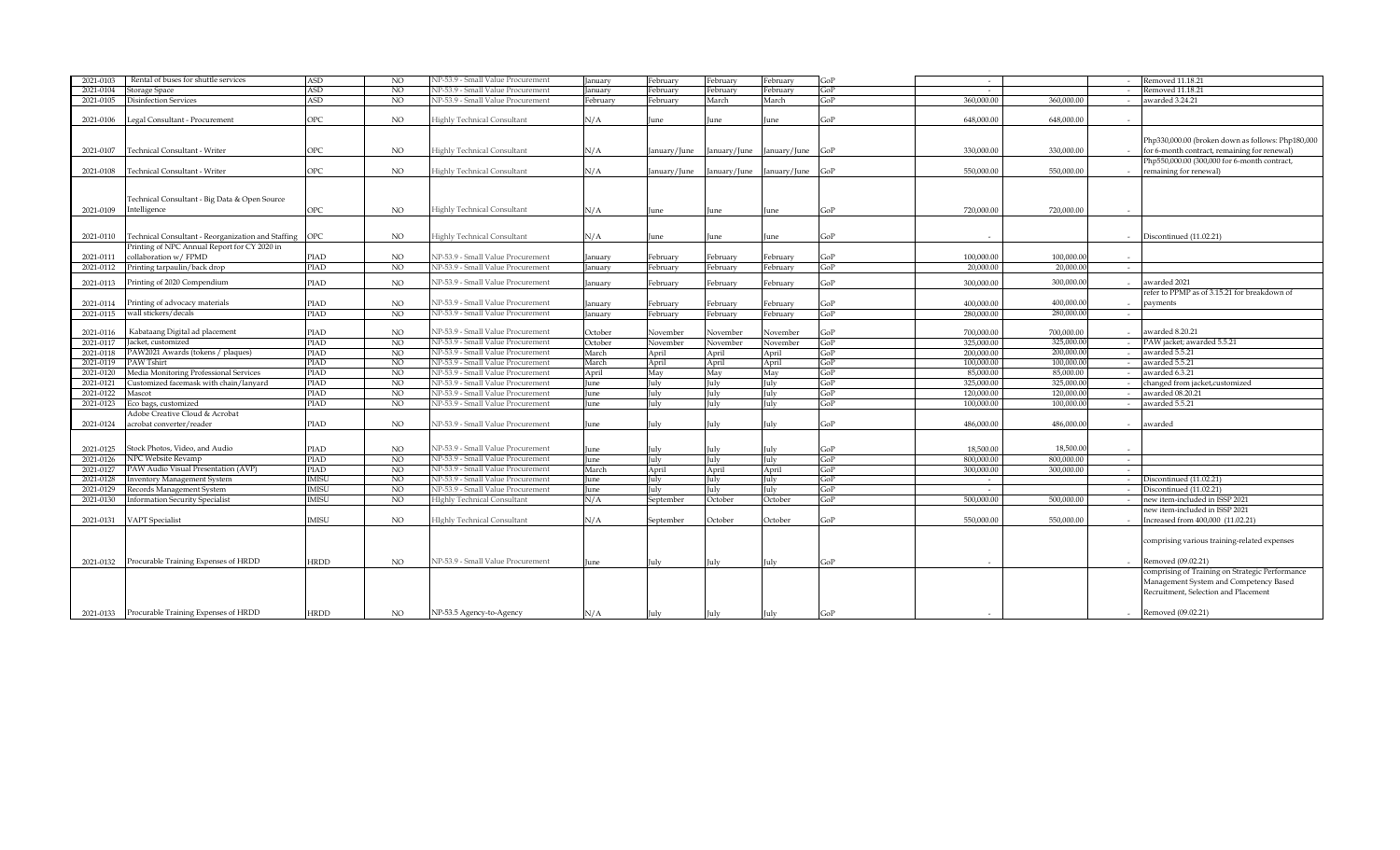| 2021-0134              | <b>Testing Materials/Modules</b>                                                            | <b>HRDD</b> | <b>NO</b>      | NP-53.9 - Small Value Procurement                  | June            | July            | July             | July               | GoP        | 100,000.00                 | 100,000.00                 |        |                                                                                                                                  |
|------------------------|---------------------------------------------------------------------------------------------|-------------|----------------|----------------------------------------------------|-----------------|-----------------|------------------|--------------------|------------|----------------------------|----------------------------|--------|----------------------------------------------------------------------------------------------------------------------------------|
| 2021-0135              | NPC Service Pin                                                                             | HRDD        | NO             | NP-53.9 - Small Value Procurement                  | November        | <b>December</b> | December         | December           | GoP        | 30,000.00                  | 30,000.0                   |        | Increased from 18,750.00 (10.07.21)                                                                                              |
| 2021-0136              | NPC Pocket Diary and Pen                                                                    | <b>HRDD</b> | NO             | NP-53.9 - Small Value Procurement                  | November        | <b>December</b> | December         | December           | GoP        | $\sim$                     |                            |        | Removed 9.02.21                                                                                                                  |
| 2021-0137              | Printing costs for Employee Handbook                                                        | <b>HRDD</b> | NO             | NP-53.9 - Small Value Procurement                  | November        | <b>December</b> | December         | December           | GoP        | $\sim$                     |                            | $\sim$ | Removed 9.02.21                                                                                                                  |
| 2021-0138              | Printing Cost for Competency Framework, Models &<br>Dictionaries                            | <b>HRDD</b> | $_{\rm NO}$    | NP-53.9 - Small Value Procurement                  | November        | December        | December         | December           | GoP        |                            |                            |        | Removed 9.02.21                                                                                                                  |
| 2021-0139              | Tarpaulin/Banner of Competency Framework HRDD                                               |             | NO.            | NP-53.9 - Small Value Procurement                  | March           | April           | April            | April              | GoP        |                            |                            | $\sim$ | Removed 9.02.21                                                                                                                  |
| 2021-0140              | Provision of Go-Bag or Emergency/Disaster<br>Kit                                            | HRDD        | NO.            | NP-53.9 - Small Value Procurement                  | September       | September       | October          | October            | GoP        | 450,000.00                 | 450,000.00                 |        | Increased from 228,000 (10.07.21)                                                                                                |
| 2021-0141              | Purchase of First-Aid Kit                                                                   | <b>HRDD</b> | NO.            | NP-53.9 - Small Value Procurement                  | August          | September       | September        | September          | GoP        | 25,000.00                  | 25,000.00                  |        | awarded                                                                                                                          |
| 2021-0142              | Conduct of Mandatory Drug Testing                                                           | <b>HRDD</b> | <b>NO</b>      | NP-53.9 - Small Value Procurement                  | August          | September       | September        | September          | GoP        | 70,000.00                  | 70,000.00                  |        | - awarded                                                                                                                        |
|                        | Conduct of NPC's 5th Anniversary Celebration:                                               |             |                |                                                    |                 |                 |                  |                    |            |                            |                            |        |                                                                                                                                  |
| 2021-0143              | Tokens                                                                                      | HRDD        | NO             | NP-53.9 - Small Value Procurement                  | February        | March           | March            | March              | GoP        |                            |                            |        | Removed 9.02.21                                                                                                                  |
| 2021-0144              | Conduct of NPC's 5th Anniversary<br>Celebration:Plaques                                     | HRDD        | NO             | NP-53.9 - Small Value Procurement                  | February        | March           | March            | March              | GoP        |                            |                            |        | Removed 9.02.21                                                                                                                  |
| 2021-0145              | Conduct of NPC's 5th Anniversary Celebration:<br>Frames                                     | <b>HRDD</b> | NO.            | NP-53.9 - Small Value Procurement                  | February        | March           | March            | March              | GoP        |                            |                            |        | Removed 9.02.21                                                                                                                  |
| 2021-0146              | Annual Employees' Appreciation Day: Plaques                                                 | HRDD        | NO             | NP-53.9 - Small Value Procurement                  | November        | <b>December</b> | December         | December           | GoP        | 100.000.00                 | 100,000.00                 |        | - From 62,500 increased to 100,000 (09.02.21)                                                                                    |
| 2021-0147              | Annual Employees' Appreciation Day:Tokens                                                   | HRDD        | NO             | NP-53.9 - Small Value Procurement                  | November        | December        | December         | December           | GoP        | 350,000.00                 | 350,000,00                 |        | Change tile name from Annual Employees'<br>Appreciation Day:Tokens and Prizes (11.02.21)<br>Increased from 200,000.00 (10.07.21) |
|                        | Professional Service - NPC Registration System                                              |             |                |                                                    |                 |                 |                  |                    |            |                            |                            |        |                                                                                                                                  |
| 2021-0148<br>2021-0149 | NPCRS)<br><b>VAPT</b> Services                                                              | CMD<br>CMD  | NO.<br>NO.     | Competitive Bidding<br>Highly Technical Consultant | June<br>October | une<br>November | July<br>November | August<br>November | GoP<br>GoP | 5.000.000.00<br>200,000.00 | 5.000.000.00<br>200,000.00 |        | Increased from 170,000 (11.02.21)                                                                                                |
|                        |                                                                                             |             |                |                                                    |                 |                 |                  |                    |            |                            |                            | $\sim$ | Decreased from 368,250<br>Renamed: Air Purifier to Necklace Air Purifier                                                         |
| 2021-0150              | Necklace Air Purifier                                                                       | <b>HRDD</b> | NO             | NP-53.9 - Small Value Procurement                  | June            | July            | July             | July               | GoP        | 250,000.00                 | 250,000,00                 |        | (10.07.21)                                                                                                                       |
| 2021-0151              | Training Course on Digital Forensic                                                         | <b>HRDD</b> | N <sub>O</sub> | NP-53.9 - Small Value Procurement                  | October         | November        | November         | November           | GoP        | 300,000.00                 | 300,000.00                 |        | New Item (9.02.21)                                                                                                               |
| 2021-0152              | Training on Vulnerability Assessment and<br>Penetration Testing (VAPT)                      | HRDD        | $_{\rm NO}$    | NP-53.9 - Small Value Procurement                  | October         | November        | November         | November           | GoP        | 300,000.00                 | 300,000,00                 |        | - New Item (9.02.21)                                                                                                             |
|                        | Seminar/Training on Customer Service                                                        |             |                |                                                    |                 |                 |                  |                    |            |                            |                            |        |                                                                                                                                  |
| 2021-0153              | Satisfaction/Handling Customers<br><b>Training on Communication and Presentation Skills</b> | HRDD        | NO.            | NP-53.9 - Small Value Procurement                  | October         | November        | November         | November           | GoP        | 100.000.00                 | 100,000.00                 |        | New Item (9.02.21)                                                                                                               |
| 2021-0154              | (Oral and Written)                                                                          | HRDD        | <b>NO</b>      | NP-53.9 - Small Value Procurement                  | October         | November        | November         | November           | GoP        | 100,000.00                 | 100,000.00                 |        | - New Item (9.02.21)                                                                                                             |
| 2021-0155              | Fraining on Competency-Based Recruitment,<br>Selection and Placement (RSP)                  | HRDD        | <b>NO</b>      | NP-53.9 - Small Value Procurement                  | October         | November        | November         | November           | GoP        | 100,000.00                 | 100,000.00                 |        | New Item (9.02.21)                                                                                                               |
|                        | 2021-0156 Organization, 5's Orientation & Time Management                                   | <b>HRDD</b> | $_{\rm NO}$    | NP-53.9 - Small Value Procurement                  | October         | November        | November         | November           | GoP        | 100.000.00                 | 100,000,00                 |        | - Increased from 50,000.00 (10.07.21)                                                                                            |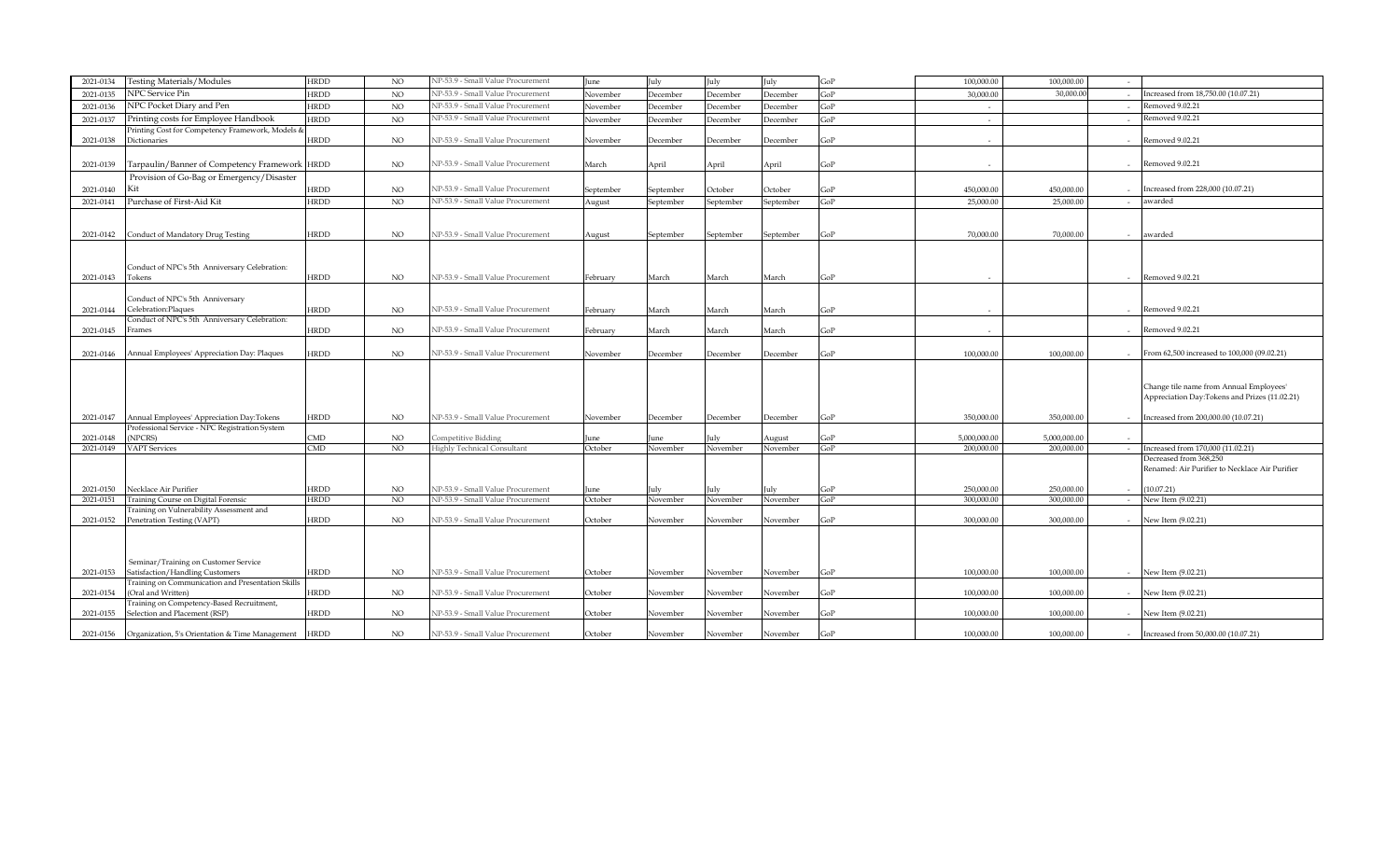| 2021-0157 | Seminar on 2019 Amendments to the Rules of Court           | <b>HRDD</b>   | NO.            | NP-53.9 - Small Value Procurement                                                               | October   | November | November           | November           | GoP        | 100,000.00              | 100,000.00              |        | Increased from 50,000.00 (10.07.21) |
|-----------|------------------------------------------------------------|---------------|----------------|-------------------------------------------------------------------------------------------------|-----------|----------|--------------------|--------------------|------------|-------------------------|-------------------------|--------|-------------------------------------|
|           | Preventive Maintenance for Non-Toyota Vehicles             |               |                |                                                                                                 |           |          |                    |                    |            |                         |                         |        |                                     |
| 2021-0158 | with Replacement of Parts and Accessories                  | ASD           | NO             | NP-53.9 - Small Value Procurement                                                               | September | October  | October            | October            | GoP        | 150,000.00              | 150,000,00              |        | New Item (9.02.21)                  |
|           |                                                            |               |                |                                                                                                 |           |          |                    |                    |            |                         |                         |        |                                     |
|           |                                                            |               |                |                                                                                                 |           |          |                    |                    |            |                         |                         |        |                                     |
|           | Restoration and Repair of Motor Vehicle Toyota             |               |                |                                                                                                 |           |          |                    |                    |            |                         |                         |        |                                     |
| 2021-0159 | Avanza 2018- A2J761                                        | ASD<br>ASD    | NO.<br>NO.     | NP-53.9 - Small Value Procurement                                                               | September | October  | October<br>October | October<br>October | GoP<br>GoP | 140,000.00<br>38,900.00 | 140,000.00<br>38,900.00 |        | - New Item (9.02.21)                |
| 2021-0160 | Toner and Drum Cartridge for Fuji Xerox 3065               |               |                | Direct Contracting                                                                              | N/A       | October  |                    |                    |            |                         |                         |        | - New Item (9.02.21)                |
|           | Publication of the 2022 NPC Registration                   |               |                | NP-53.6 Scientific, Scholarly, Artistic Work,                                                   |           |          |                    |                    |            |                         |                         |        |                                     |
| 2021-0161 | Requirements and Procedures                                | OPC           | NO.            | Exclusive Technology and Media Services                                                         | N/A       | November | November           | November           | GoP        | 320,000.00              | 320,000.00              |        | - New Item (10.07.21)               |
|           |                                                            |               |                |                                                                                                 |           |          |                    |                    |            |                         |                         |        |                                     |
|           |                                                            |               |                |                                                                                                 |           |          |                    |                    |            |                         |                         |        |                                     |
|           | Publication of the NPC List of Accredited Training         |               |                | NP-53.6 Scientific, Scholarly, Artistic Work,                                                   |           |          |                    |                    |            |                         |                         |        |                                     |
| 2021-0162 | Providers batch 1                                          | $_{\rm{DPC}}$ | NO.            | Exclusive Technology and Media Services                                                         | N/A       | November | November           | November           | GoP        | 320,000.00              | 320,000.00              |        | - New Item (10.07.21)               |
|           | Publication of NPC Philippine Privacy Trust Mark           |               |                |                                                                                                 |           |          |                    |                    |            |                         |                         |        |                                     |
|           | DPPMS (Data Privacy and Protection Management              |               |                | NP-53.6 Scientific, Scholarly, Artistic Work,                                                   |           |          |                    |                    |            |                         |                         |        |                                     |
| 2021-0163 | System) Requirements                                       | OPC           | NO.            | Exclusive Technology and Media Services                                                         | N/A       | November | November           | November           | GoP        | 320,000.00              | 320,000.00              |        | - New Item (10.07.21)               |
|           | Consultant - Highly Technical Research on the              |               |                |                                                                                                 |           |          |                    |                    |            |                         |                         |        |                                     |
|           | Development of the Data Governance Framework               |               |                |                                                                                                 |           |          |                    |                    |            |                         |                         |        |                                     |
| 2021-0164 | for the Government of the Philippines                      | OPC           | NO.            | NP-53.5 Agency-to-Agency                                                                        | N/A       | November | November           | November           | GoP        | 2.000.000.00            | 2.000.000.00            |        | - New Item (10.07.21)               |
|           |                                                            |               |                |                                                                                                 |           |          |                    |                    |            |                         |                         |        |                                     |
|           | Publication of Announcement of acceptance of               |               |                | NP-53.6 Scientific, Scholarly, Artistic Work,                                                   |           |          |                    |                    |            |                         |                         |        |                                     |
| 2021-0165 | application for Accountability Agent                       | OPC           | NO.            | Exclusive Technology and Media Services                                                         | N/A       | November | November           | November           | GoP        | 320,000.00              | 320,000.00              |        | - New Item (10.07.21)               |
|           |                                                            |               |                |                                                                                                 |           |          |                    |                    |            |                         |                         |        |                                     |
|           | Publication of Circular on the NPC Regulatory              |               |                | NP-53.6 Scientific, Scholarly, Artistic Work,                                                   |           |          |                    |                    |            |                         |                         |        |                                     |
| 2021-0166 | Sandbox                                                    | OPC           | NO.            | Exclusive Technology and Media Services                                                         | N/A       | November | <b>November</b>    | November           | GoP        | 320,000.00              | 320,000.00              |        | New Item (10.07.21)                 |
|           | Key Privacy Themes Video Development and                   |               |                |                                                                                                 |           |          |                    |                    |            |                         |                         |        |                                     |
| 2021-0167 | Production Management                                      | OPC           | <b>NO</b>      | Competitive Bidding                                                                             | October   | November | <b>December</b>    | December           | GoP        | 1,500,000,00            | 1,500,000,00            |        | - New Item (10.07.21)               |
|           |                                                            |               |                |                                                                                                 |           |          |                    |                    |            |                         |                         |        |                                     |
|           | Publication of NPC Circular/Advisory (2                    |               |                | NP-53.6 Scientific, Scholarly, Artistic Work,                                                   |           |          |                    |                    |            |                         |                         |        |                                     |
| 2021-0168 | Newspapers)                                                | PPO           | NO.            | Exclusive Technology and Media Services                                                         | N/A       | November | November           | November           | GoP        | 250,000.00              | 250,000.00              |        | New Item (10.07.21)                 |
| 2021-0169 | <b>Books</b>                                               | PPO           | N <sub>O</sub> | NP-53.9 - Small Value Procurement                                                               | October   | November | November           | November           | GoP        | 200,000,00              | 200,000.00              | $\sim$ | New Item (10.07.21)                 |
|           |                                                            |               |                |                                                                                                 |           |          |                    |                    |            |                         |                         |        |                                     |
| 2021-0170 | Legal and Enforcement Office Publication                   | EnD           | NO.            | NP-53.6 Scientific, Scholarly, Artistic Work,<br><b>Exclusive Technology and Media Services</b> | N/A       | November | Vovember           | November           | GoP        | 170,000.00              | 170,000.00              |        | - New Item (10.07.21)               |
| 2021-0171 | Supplies and other expenses (tokens)                       | EnD           | NO             | NP-53.9 - Small Value Procurement                                                               | October   | November | November           | November           | GoP        | 30,000.00               | 30,000,00               |        | - New Item $(10.07.21)$             |
|           |                                                            |               |                |                                                                                                 |           |          |                    |                    |            |                         |                         |        |                                     |
|           | Publication of NPC Circular on Privacy                     |               |                | NP-53.6 Scientific, Scholarly, Artistic Work,                                                   |           |          |                    |                    |            |                         |                         |        |                                     |
| 2021-0172 | Engineering/Privacy-By Design                              | <b>DSTSD</b>  | NO.            | <b>Exclusive Technology and Media Services</b>                                                  | N/A       | November | November           | November           | GoP        | 250,000.00              | 250,000.00              |        | New Item (10.07.21)                 |
|           |                                                            |               |                |                                                                                                 |           |          |                    |                    |            |                         |                         |        |                                     |
|           | Publication of NPC Circular Amendment on Circular          |               |                | NP-53.6 Scientific, Scholarly, Artistic Work,                                                   |           |          |                    |                    |            |                         |                         |        |                                     |
| 2021-0173 | $16 - 01$                                                  | DSTSD         | NO             | Exclusive Technology and Media Services                                                         | N/A       | November | November           | November           | GoP        | 250,000.00              | 250,000.00              |        | New Item (10.07.21)                 |
|           | Lease of Venue for FAO Team Building & 2020                |               |                |                                                                                                 |           |          |                    |                    |            |                         |                         |        |                                     |
|           | Performance Review and Evaluation Workshop                 |               |                |                                                                                                 |           |          |                    |                    |            |                         |                         |        |                                     |
| 2021-0174 | (PREW)                                                     | <b>HRDD</b>   | NO.            | NP-53.10 Lease of Real Property and Venue November                                              |           | November | December           | December           | GoP        | 250,000.00              | 250,000.00              |        | New Item (11.02.21)                 |
|           | NPC Institutional Strengthening, Organization,             |               |                |                                                                                                 |           |          |                    |                    |            |                         |                         |        |                                     |
| 2021-0175 | Redesigning and Staffing                                   | OPC           | NO.            | NP-53.5 Agency-to-Agency                                                                        | N/A       | N/A      | <b>December</b>    | December           | GoP        | 3,500,000,00            | 3,500,000.00            |        | New Item (11.02.21)                 |
| 2021-0176 | Semi-expendable supplies                                   | <b>IMISU</b>  | NO             | NP-53.9 - Small Value Procurement                                                               | November  | Vovember | <b>December</b>    | <b>December</b>    | GoP        | 82,200.00               | 82,200.00               |        | New Item (11.02.21)                 |
|           |                                                            |               |                |                                                                                                 |           |          |                    |                    |            |                         |                         |        |                                     |
| 2021-0177 | Ink (Multifunction, Grayscale and Portable Printers) IMISU |               | NO.            | NP-53.9 - Small Value Procurement                                                               | November  | November | December           | December           | GoP        | 310,000.00              | 310,000.00              |        | New Item (11.02.21)                 |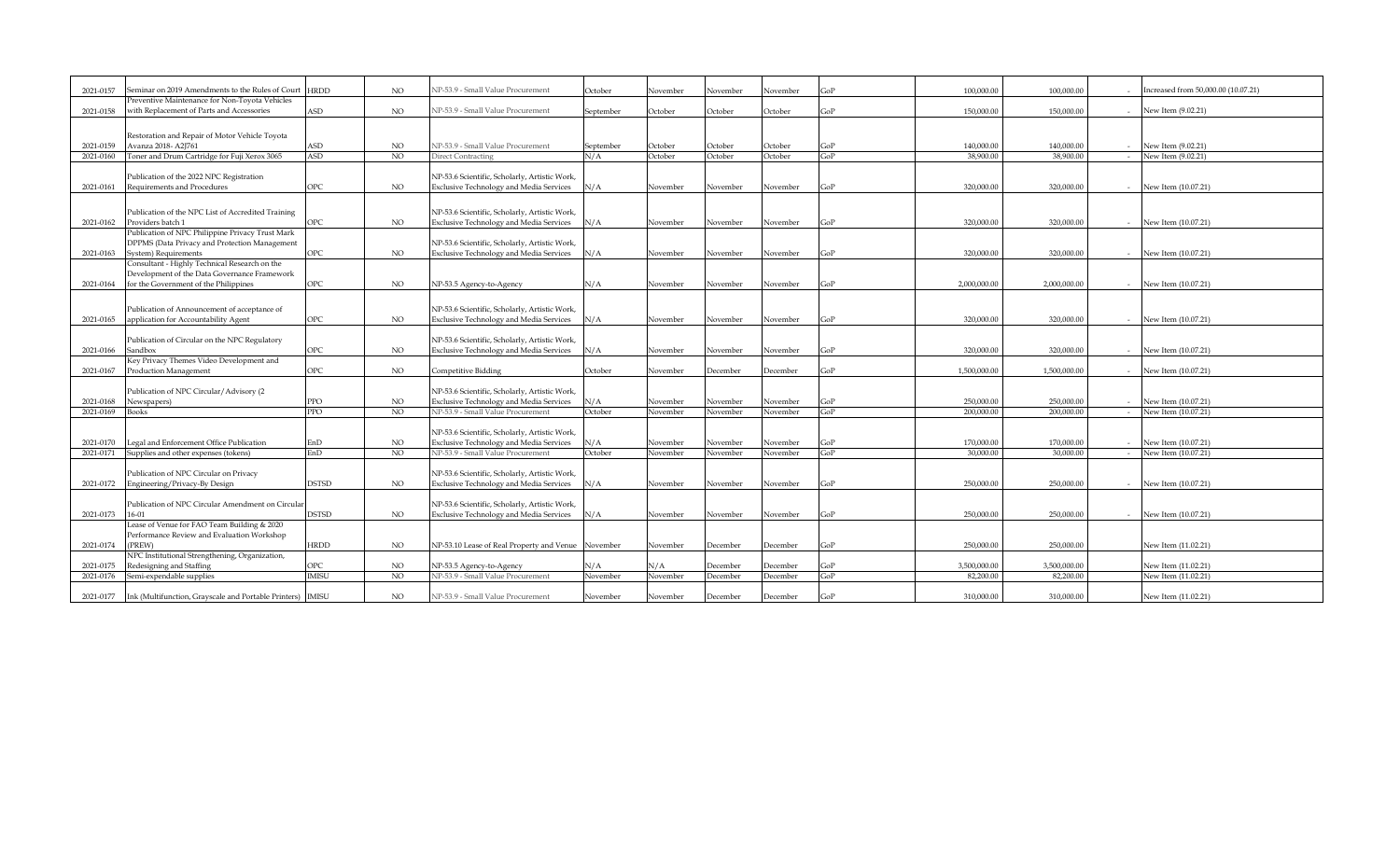| 2021-0178 | Data Center Maintenance                                                                                                                                                     | <b>IMISU</b> | NO. | NP-53.9 - Small Value Procurement                                                        | November | November | December | December | GoP | 700.000.00   | 700.000.00   | New Item (11.02.21)            |
|-----------|-----------------------------------------------------------------------------------------------------------------------------------------------------------------------------|--------------|-----|------------------------------------------------------------------------------------------|----------|----------|----------|----------|-----|--------------|--------------|--------------------------------|
| 2021-0179 | Creative and AV Production Equipment                                                                                                                                        | <b>IMISU</b> | NO  | NP-53.9 - Small Value Procurement                                                        | November | November | December | December | GoP | 312,000.00   |              | 312,000.00 New Item (11.02.21) |
| 2021-0180 | Scanner (small/high-volume/speed)                                                                                                                                           | <b>IMISU</b> | NO. | NP-53.9 - Small Value Procurement                                                        | November | November | December | December | GoP | 560,000.00   |              | 560,000,00 New Item (11.02.21) |
| 2021-0181 | Load Balancer                                                                                                                                                               | <b>IMISU</b> | NO  | NP-53.9 - Small Value Procurement                                                        | November | November | December | December | GoP | 100,000.00   |              | 100,000.00 New Item (11.02.21) |
| 2021-0182 | <b>CCTV</b> System                                                                                                                                                          | <b>IMISU</b> | NO. | NP-53.9 - Small Value Procurement                                                        | November | November | December | December | GoP | 280.000.00   |              | 280,000,00 New Item (11.02.21) |
| 2021-0183 | Wifi System                                                                                                                                                                 | IMISU        | NO  | NP-53.9 - Small Value Procurement                                                        | November | November | December | December |     | 190,000.00   |              | 190,000.00 New Item (11.02.21) |
| 2021-0184 | Photography and Video Production Equipment                                                                                                                                  | <b>IMISU</b> | NO. | NP-53.9 - Small Value Procurement                                                        | November | November | December | December | GoP | 664.700.00   | 119.700.00   | 545,000,00 New Item (11.02.21) |
| 2021-0185 | Publication of Circular on Amending certain<br>provision of NPC Circular No. 20-01 on the<br>Guidelines on the processing of personal data for<br>loan-related transactions |              | NO. | NP-53.6 Scientific, Scholarly, Artistic Work,<br>Exclusive Technology and Media Services | November | November | December | December |     | 320,000.00   | 320,000.00   | New Item (11.18.21)            |
| 2021-0186 | Annual Employees' Appreciation Day (December): HRDD<br><b>Catering Services</b>                                                                                             |              | NO  | <b>Direct Contracting</b>                                                                | December | December | December | December | GoP | 75,000.00    | 75,000.00    | new Item 12.10.21              |
| 2021-0187 | Techincal Consultant - Management Consultant                                                                                                                                | OPC          | No  | Highly Technical Consultant                                                              | February | February | February | February | GoP | 1,200,000.00 | 1,200,000.00 | new item (01.27.22)            |

| 58.087.100.00 | Total                 |
|---------------|-----------------------|
| 2.323.484.00  | Contingency Fund (4%) |
| 60,410,584.00 | <b>GRAND TOTAL</b>    |

**Prepared by: Reviewed by:** *Reviewed by: Reviewed by: Reviewed by: Reviewed by:* 

**ATTY. KRISHNA AIRA A. TANA-CAGUIA ATTY. MA. FRANCES AIRA G. SY**

Digitally signed by Tana-Caguia<br>Krishna Aira Angeles

Attorney III, EnD Attorney III, PRD Attorney III, PRD Attorney III, PRD Attorney III, PRD Attorney III, PRD Attorney III, PRD Attorney III, PRD Attorney III, PRD Attorney III, PRD Attorney III, PRD Attorney III, PRD Attorn BAC Secretariat, Member

#### **Recommending Approval:**



 **ATTY. MA. JOSEFINA E. MENDOZA** 

 Attorney IV, LD BAC Member



**ATTY. MARIA THERESITA E. PATULA**

Director IV, LEO

BAC Chairperson

**Approved by:**

|                          | Digitally |
|--------------------------|-----------|
| Naga John signed by      |           |
| Henry Du                 | Naga John |
|                          | Henry Du  |
| ATTY. JOHN HENRY D. NAGA |           |
|                          |           |

PRIVACY COMMISSIONER

Head of the Procuring Entity

*on official business*

BAC Member BAC Member BAC Member BAC Member BAC Member BAC Vice Chairperson

Sy Ma Frances Aira De Digitally signed by Sy Ma Frances

Aira De Guzman

Guzman



**JONATHAN RUDOLPH Y. RAGSAG ATTY. RAINIER ANTHONY M. MILANES** 

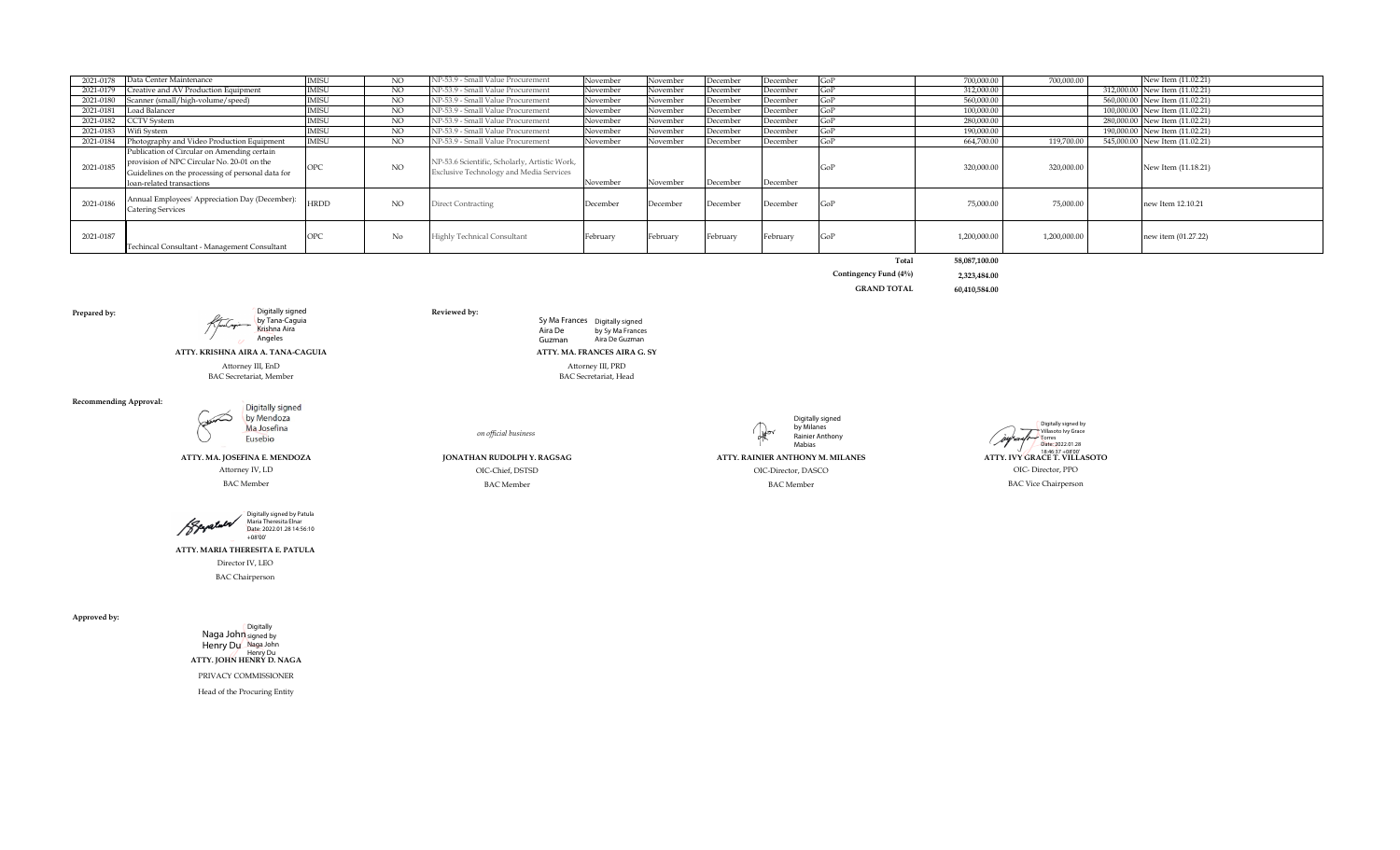

## Republic of the Philippines **NATIONAL PRIVACY COMMISSION**

## **BIDS AND AWARDS COMMITTEE** BAC Resolution No. 003-2022, Series of 2022

## **RECOMMENDING THE APPROVAL OF THE AMENDMENTS IN THE CONTINUING ANNUAL PROCUREMENT PLAN FY 2021 OF THE NATIONAL PRIVACY COMMISSION**

**WHEREAS,** pursuant to the General Appropriations Act of Fiscal year 2021 (2021 GAA), the National Privacy Commission (NPC) approved its FY 2021 Annual Procurement Plan (APP);

**WHEREAS**, on 30 December 2021, the Congress of the Philippines enacted Republic Act No. 11640 (R.A. 11640), which extends the availability of the 2021 appropriations until 31 December 2022;

**WHEREAS**, the NPC–Bids and Awards Committee (NPC-BAC), after due deliberation and after assessing the status of the items for procurement in the 2021 APP, saw the need to avail of the extension afforded by R.A. 11640 and to declare the 2021 APP as a continuing APP, which shall be implemented until 31 December 2022;

**WHEREAS**, the NPC-BAC in Resolution No. 002-2022 recommended the Approval of the 2021 APP as Continuing APP for the fiscal year 2022;

**WHEREAS,** Section 7.1 of the 2016 Revised Implementing Rules and Regulations (IRR) of the Republic Act No. 9184, otherwise known as the Government Procurement Reform Act, provides that all procurement shall be within the approved budget of the Procuring Entity and should be meticulously and judiciously planned by the Procuring Entity;

**WHEREAS,** Section 7.4 of the same IRR provided that all changes to the consolidated APP, may be undertaken every six (6) months or as often as may be required by the Head of the Procuring Entity (HoPE);

**WHEREAS,** the NPC seeks to amend its existing approved FY Continuing 2021 APP to accurately reflect the procurements and projects of the Commission;

**WHEREAS,** among the changes that will be effected is the addition of a new item "Technical Consultant (Management Consultant)" in the amount of **One Million Two Hundred Thousand Pesos (Php1,200,000.00);**

**NOW, THEREFORE,** for and in consideration of the foregoing, WE, the members of the NPC-BAC, hereby RESOLVE, as it is hereby RESOLVED, to recommend the approval of the Revised FY 2021 Continuing APP (as of 27th day of January 2022), a copy of which is herein attached as Annex "A".

*The original of this document is in digital format.*  Ref No.: 003-2022 NPC\_BAC\_RESO-V1.0, R0.0, 05 May 2021

> 5th Floor, Philippine International Convention Center, Vicente Sotto Avenue, Pasay City, Metro Manila 1307 URL[: https://www.privacy.gov.ph](https://www.privacy.gov.ph/) Email Add[: info@privacy.gov.ph](mailto:info@privacy.gov.ph) Tel No. 8234-2228